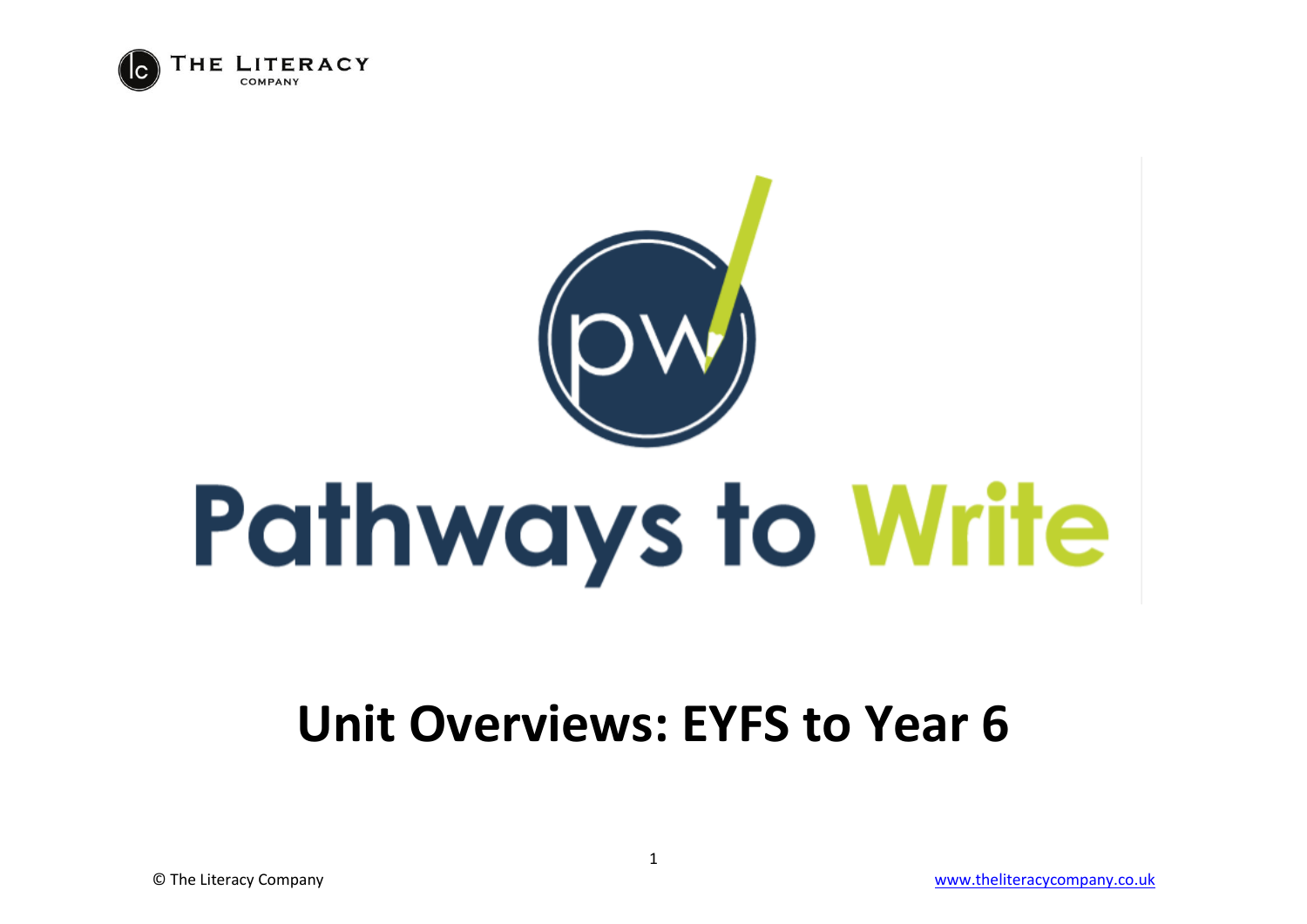

| Year                    | <b>Autumn term</b>                                                                                                         |                                                                                                                               | Spring term                                                                                                   |                                                                                                                                               | <b>Summer term</b>                                                                                                                                              |                                                                                                                                         |
|-------------------------|----------------------------------------------------------------------------------------------------------------------------|-------------------------------------------------------------------------------------------------------------------------------|---------------------------------------------------------------------------------------------------------------|-----------------------------------------------------------------------------------------------------------------------------------------------|-----------------------------------------------------------------------------------------------------------------------------------------------------------------|-----------------------------------------------------------------------------------------------------------------------------------------|
| group                   | Autumn 1                                                                                                                   | <b>Autumn 2</b>                                                                                                               | Spring 1                                                                                                      | Spring 2                                                                                                                                      | Summer 1                                                                                                                                                        | Summer 2                                                                                                                                |
| <b>EYFS</b>             | The gingerbread man by Mara<br><b>Alperin</b><br>Outcome - Oral retelling &<br>draw images, write labels                   | Animals/dinosaurs<br>I'm going to eat this ant by<br><b>Chris Naylor-Ballesteros</b><br><b>Outcome</b> - A list of food items | <b>Naughty Bus by Jan Oke</b><br><b>Outcome</b> - Recount of where<br>Naughty Bus has been                    | The Journey Home by Emma<br><b>Levey</b><br><b>Outcome</b> - Retell/rewrite of<br>the story                                                   | <b>Silly Doggy by Adam Stower</b><br>Outcome - Retell/rewrite of<br>the story                                                                                   | <b>Supertato by Sue Hendra</b><br><b>Outcome</b> - A wanted poster<br>with a character description                                      |
| $\mathbf{1}$            | Autumn 1                                                                                                                   | <b>Autumn 2</b>                                                                                                               | Spring 1                                                                                                      | Spring 2                                                                                                                                      | Summer 1                                                                                                                                                        | Summer 2                                                                                                                                |
|                         | <b>Lost and Found by Oliver</b><br><b>Jeffers</b><br><b>Outcome</b> - Fiction: story based<br>on the structure of the text | <b>Nibbles by Emma Yarlett</b><br><b>Outcome</b> - Recount: diary                                                             | <b>Lion Inside by Rachel Bright</b><br><b>Outcome</b> - Fiction: story based<br>on the structure of the text  | The curious case of the<br>missing mammoth by Ellie<br><b>Hattie</b><br><b>Outcome</b> - Fiction: story based<br>on the structure of the text | <b>Toys in Space by Mini Grey</b><br><b>Outcome</b> - Fiction: story based<br>on the structure of the text                                                      | <b>Goldilocks and Just the one</b><br>bear by Leigh Hodgkinson<br><b>Outcome</b> - Fiction: story based<br>on the structure of the text |
| $\overline{2}$          | Autumn 1                                                                                                                   | <b>Autumn 2</b>                                                                                                               | Spring 1                                                                                                      | Spring 2                                                                                                                                      | Summer 1                                                                                                                                                        | Summer 2                                                                                                                                |
|                         | <b>Troll Swap by Leigh</b><br><b>Hodgkinson</b><br><b>Outcome</b> - Fiction: focus on<br>characters                        | The Owl who was afraid of the<br>dark by Jill Tomlinson<br>Outcome - Non-chronological<br>report                              | <b>Dragon Machine by Helen</b><br><b>Ward</b><br><b>Outcome</b> - Fiction: adventure<br>focus                 | <b>Major Glad, Major Dizzy by</b><br><b>Jan Oke</b><br><b>Outcome</b> - Recount: diary<br>entry                                               | The Last Wolf by Mini Grey<br>Outcome - Letter: letter in role                                                                                                  | <b>Grandad's Secret Giant by</b><br><b>David Litchfield</b><br><b>Outcome</b> - Fiction: moral<br>focus                                 |
| $\overline{\mathbf{3}}$ | Autumn 1                                                                                                                   | <b>Autumn 2</b>                                                                                                               | Spring 1                                                                                                      | Spring 2                                                                                                                                      | Summer 1                                                                                                                                                        | Summer 2                                                                                                                                |
|                         | <b>Seal Surfer by Michael</b><br><b>Foreman</b><br><b>Outcome</b> - Recount: letter in<br>role                             | <b>Winter's Child by Graham</b><br><b>Baker-Smith</b><br><b>Outcome</b> - Fiction: fantasy                                    | <b>Big blue whale by Nicola</b><br><b>Davies</b><br><b>Outcome</b> - Persuasion: leaflet                      | <b>Escape from Pompeii by</b><br><b>Christina Balit</b><br><b>Outcome</b> - Fiction: historical<br>narrative                                  | <b>Snow Dragon by Vivian French</b><br>/ Stone Age Boy by Satoshi<br><b>Kitamura</b><br>Outcome - Non-chronological<br>report                                   | <b>Journey by Aaron Becker</b><br><b>Outcome</b> - Fiction: adventure<br>story                                                          |
| 4                       | Autumn 1                                                                                                                   | <b>Autumn 2</b>                                                                                                               | Spring 1                                                                                                      | Spring 2                                                                                                                                      | Summer 1                                                                                                                                                        | Summer 2                                                                                                                                |
|                         | <b>Gorilla by Anthony Browne</b><br><b>Outcome</b> - Fiction: fantasy<br>story                                             | Leon and the place between<br>by Graham Baker-Smith<br><b>Outcome</b> - Recount: diary                                        | <b>Zeraffa Giraffa</b><br>by Dianne Hofmeyr<br><b>Outcome</b> - Persuasion: leaflet                           | <b>When the Giant stirred by</b><br><b>Celia Godkin</b><br><b>Outcome</b> - Fiction: adventure<br>story from POV of the boy                   | <b>Where the Forest Meets the</b><br>Sea by Jeannie Baker /<br><b>Rainforests in 30 seconds by</b><br><b>Jen Green</b><br>Outcome - Non-chronological<br>report | <b>Blue John by Berlie Doherty</b><br><b>Outcome</b> - Letters &<br>Explanation                                                         |
| 5                       | Autumn 1                                                                                                                   | Autumn <sub>2</sub>                                                                                                           | Spring 1                                                                                                      | Spring 2                                                                                                                                      | Summer 1                                                                                                                                                        | Summer 2                                                                                                                                |
|                         | <b>Queen of the falls by Chris</b><br><b>Van Allsburg</b><br><b>Outcome</b> - Recount: series of<br>diaries                | The Lost Happy Endings by<br><b>Carol Ann Duffy</b><br><b>Outcome</b> - Fiction: traditional<br>tale                          | The Hunter by Paul Geraghty<br><b>Outcome</b> - Fiction: journey<br>story                                     | The Darkest Dark by Chris<br><b>Hadfield</b><br><b>Outcome</b> - Recount:<br>biography                                                        | <b>The Paperbag Prince by Colin</b><br><b>Thompson</b><br><b>Outcome</b> - Persuasion/<br>information: Hybrid leaflet                                           | <b>Heroes and villains (range of</b><br><b>Greeks, Vikings, Anglo-Saxons,</b><br><b>Romans</b> )<br><b>Outcome</b> - Fiction: myth      |
| 6                       | Autumn 1                                                                                                                   | <b>Autumn 2</b>                                                                                                               | <b>Spring 1</b>                                                                                               | Spring 2                                                                                                                                      | Summer 1                                                                                                                                                        | Summer 2                                                                                                                                |
|                         | <b>Star of Hope, Star of Fear by</b><br><b>Jo Hoestlandt</b><br>Outcome - Flashback story &<br>Information text            | Can we save the tiger? by<br><b>Martin Jenkins</b><br><b>Outcome</b> - Hybrid text -<br>information and explanation           | <b>Selfish Giant by Oscar Wilde</b><br>and Ritva Voutila<br><b>Outcome</b> - Classic fiction &<br>Explanation | <b>Jemmy Button by Alix</b><br><b>Barzelay</b><br>The Island by Jason Chin<br><b>Outcome</b> - Journalistic &<br>Discussion                   | <b>Manfish by Jennifer Berne</b><br><b>Outcome</b> - Narrative &<br>Biography                                                                                   | <b>Transition unit</b><br>Outcome                                                                                                       |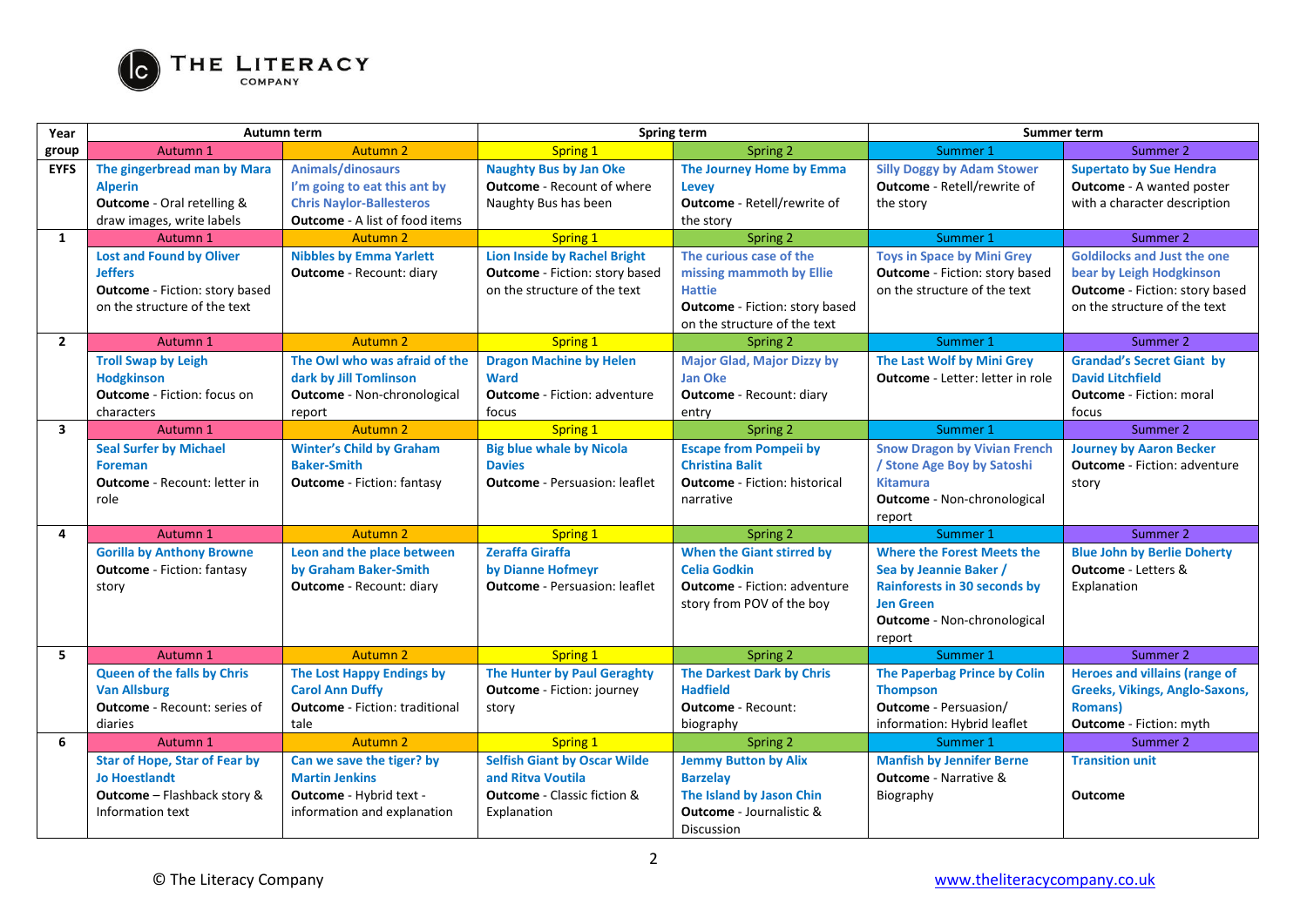

|             | Autumn 1                                                                                                                                                                         | <b>Autumn 2</b>                                                                                                                                                                                                                                    | <b>Spring 1</b>                                                                                                                                                                                       | <b>Spring 2</b>                                                                                                                                                                                                                               | Summer 1                                                                                                                                                                                                                                                                                                                      | Summer 2                                                                                                                                                                                                                                                                                                                                            |
|-------------|----------------------------------------------------------------------------------------------------------------------------------------------------------------------------------|----------------------------------------------------------------------------------------------------------------------------------------------------------------------------------------------------------------------------------------------------|-------------------------------------------------------------------------------------------------------------------------------------------------------------------------------------------------------|-----------------------------------------------------------------------------------------------------------------------------------------------------------------------------------------------------------------------------------------------|-------------------------------------------------------------------------------------------------------------------------------------------------------------------------------------------------------------------------------------------------------------------------------------------------------------------------------|-----------------------------------------------------------------------------------------------------------------------------------------------------------------------------------------------------------------------------------------------------------------------------------------------------------------------------------------------------|
| <b>EYFS</b> | The gingerbread man by Mara<br><b>Alperin</b><br><b>Biscuit bear by Mini Grey</b><br>Rosie's Walk by Pat Hutchins<br>A great big cuddle by Michael<br>Rosen                      | I'm going to eat this ant by<br><b>Chris Naylor-Ballesteros</b><br>Flashlight by Lizi Boyd<br>Guess who's in the trees by<br>Camilla Bedovere<br>A great big cuddle by Michael<br>Rosen                                                            | <b>Naughty Bus by Jan Oke</b><br>On the road with Mavis and<br>Marge by Niamh Sharkey<br>You can't take an elephant on<br>the bus by Patricia Cleveland<br>Peck<br>The train ride by June Crebbin     | The Journey Home by Emma<br>Levey<br>Hattie Peck by Emma Levey<br><b>Home by Carson Ellis</b><br>The way back home by Oliver<br><b>Jeffers</b>                                                                                                | <b>Silly Doggy by Adam Stower</b><br>A great big cuddle by Michael<br>Rosen<br>Naughty Kitty by Adam Stower<br><b>Hairy Maclary by Linley Dodd</b>                                                                                                                                                                            | <b>Supertato by Sue Hendra</b><br>Even superheroes have bad<br>days by Shelley Becker<br>Super duck by Jez Alborough<br>Supertato series                                                                                                                                                                                                            |
|             | <b>Outcome</b>                                                                                                                                                                   | <b>Outcome</b>                                                                                                                                                                                                                                     | <b>Outcome</b>                                                                                                                                                                                        | <b>Outcome</b>                                                                                                                                                                                                                                | <b>Outcome</b>                                                                                                                                                                                                                                                                                                                | <b>Outcome</b>                                                                                                                                                                                                                                                                                                                                      |
|             | Oral retelling of story<br>Draw images and write labels<br>to represent the story                                                                                                | A list of food items for another<br>animal                                                                                                                                                                                                         | Recount of where Naughty Bus<br>has been                                                                                                                                                              | Retell/rewrite of the story                                                                                                                                                                                                                   | Retell/rewrite of the story                                                                                                                                                                                                                                                                                                   | A wanted poster for Evil Pea<br>with a character description                                                                                                                                                                                                                                                                                        |
|             | Development matters<br>40-60 months                                                                                                                                              | Development matters<br>40-60 months                                                                                                                                                                                                                | Development matters<br>40-60 months/ELG                                                                                                                                                               | ELG                                                                                                                                                                                                                                           | ELG                                                                                                                                                                                                                                                                                                                           | ELG - supporting transition<br>into Year 1                                                                                                                                                                                                                                                                                                          |
|             | <b>Writing</b><br>Marks being used to<br>$\bullet$<br>represent meaning<br>Begin to use identifiable<br>letters when mark making<br>Hear initial sounds<br>Begin to write labels | <b>Writing</b><br>Use some clearly<br>$\bullet$<br>identifiable letters to<br>communicate meaning,<br>representing some sounds<br>correctly and in sequence<br>Begin to break speech<br>into words<br>Write labels and captions<br>Write CVC words | <b>Writing</b><br>Write labels and captions<br>$\bullet$<br>Break speech into words<br>$\bullet$<br>Begin to write a simple<br>sentence (using CVC<br>words)<br>Begin to write words with<br>digraphs | Writing<br>Write simple sentences<br>$\bullet$<br>(in meaningful contexts)<br>Use phonic knowledge to<br>$\bullet$<br>write words in ways that<br>match spoken sounds<br>Apply taught digraphs<br>$\bullet$<br>into writing                   | <b>Writing</b><br>Write simple sentences<br>$\bullet$<br>Use phonic knowledge to<br>$\bullet$<br>write words in ways that<br>match spoken sounds<br>Spell some common<br>$\bullet$<br>irregular words<br>Apply taught digraphs<br>$\bullet$<br>and trigraphs into writing<br>Begin to write words with<br>adjacent consonants | <b>Writing</b><br>Write simple sentences<br>$\bullet$<br>applying taught phonic<br>sounds<br>Write phonetically<br>$\bullet$<br>plausible words<br>Spell some common<br>$\bullet$<br>irregular words<br>Use key features of<br>narrative in own writing<br>(EXC)<br>Have an awareness of a<br>capital letter and full stop<br>when writing a simple |
|             | Reading                                                                                                                                                                          | Reading                                                                                                                                                                                                                                            | Reading                                                                                                                                                                                               | Reading                                                                                                                                                                                                                                       | Reading                                                                                                                                                                                                                                                                                                                       | sentence<br>Reading                                                                                                                                                                                                                                                                                                                                 |
|             | Hear and say initial sound<br>in words<br>Link sounds to letters<br>Use vocabulary and forms<br>of speech that are<br>increasingly influenced by<br>experiences of books         | Hear and say the initial<br>sound in words<br>Segment the sounds in<br>simple words and blend<br>them together<br>Link sounds to letters<br>Begin to read words<br>Enjoy an increasing range<br>of books                                           | Begin to read simple<br>sentences<br>Know the sounds for all<br>$\bullet$<br>the letters of the alphabet<br>Know the sounds of some<br>$\bullet$<br>digraphs                                          | Use phonic knowledge to<br>decode regular words and<br>read them aloud<br>accurately<br>Read and understand<br>simple sentences<br>Demonstrate<br>$\bullet$<br>understanding when<br>talking to others about<br>what has been read to<br>them | Demonstrate<br>$\bullet$<br>understanding when<br>talking to others about<br>what they have read<br>Read some common<br>$\bullet$<br>irregular words<br>Read and understand<br>$\bullet$<br>simple sentences<br>Use phonic knowledge to<br>$\bullet$<br>decode regular words and<br>read them aloud                           | Read own written simple<br>sentences out loud<br>Read and understand<br>$\bullet$<br>simple sentences with all<br>taught graphemes<br>Read words with adjacent<br>consonants                                                                                                                                                                        |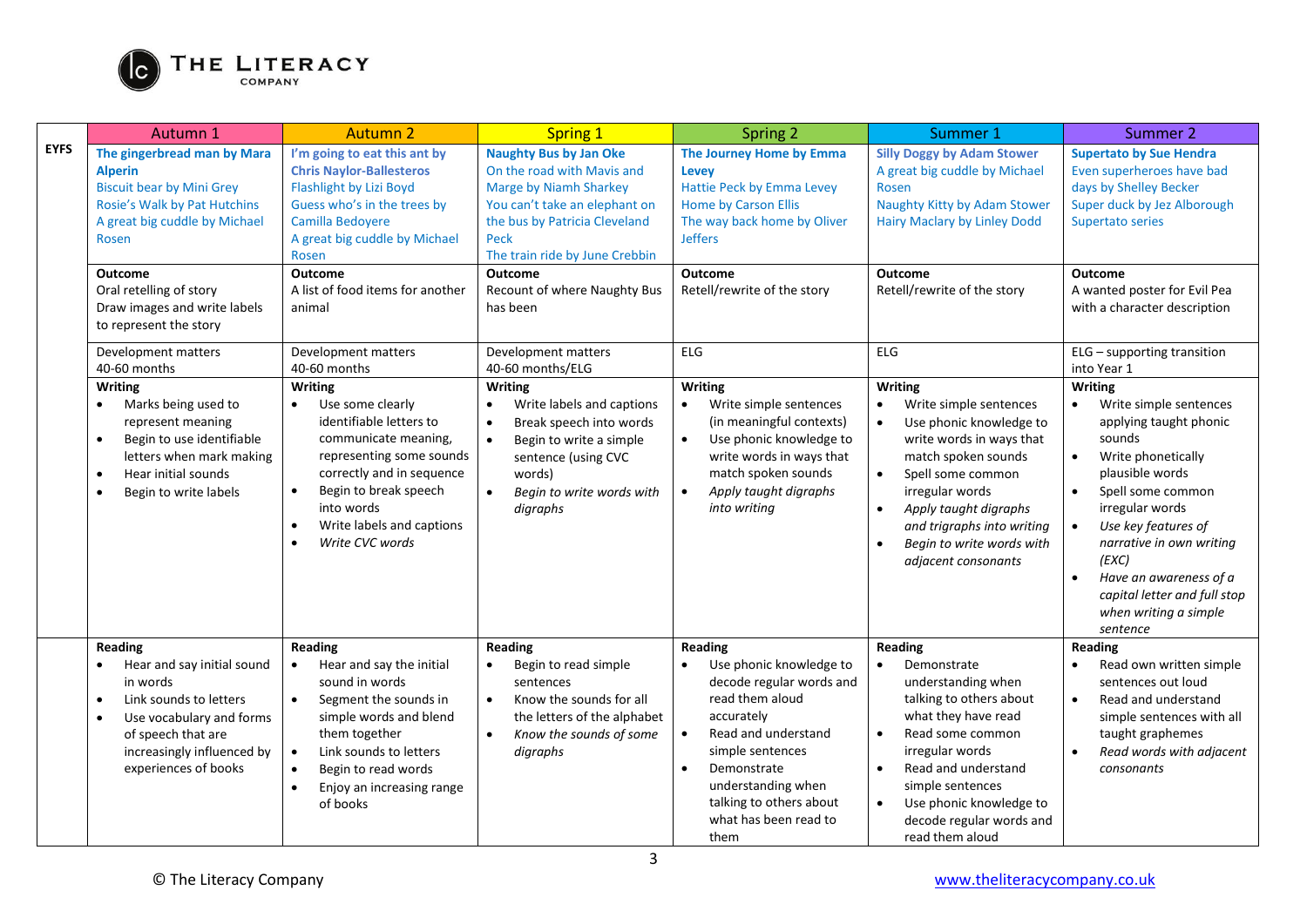

|                                                                                                                                                                                                                                                                                                                                        |                                                                                                                                                                                                                                                                                                                                                        |                                                                                                                                                                                                                                                                                                                                                                                                                                                                                                                              |                                                                                                                                                                                                                                                                                                                                                                | accurately<br>Read words with adjacent<br>consonants                                                                                                                                                                                                                                                                                                                                                                                                                        |                                                                                                                                                                                                                                                                                                                                                                                                                                  |
|----------------------------------------------------------------------------------------------------------------------------------------------------------------------------------------------------------------------------------------------------------------------------------------------------------------------------------------|--------------------------------------------------------------------------------------------------------------------------------------------------------------------------------------------------------------------------------------------------------------------------------------------------------------------------------------------------------|------------------------------------------------------------------------------------------------------------------------------------------------------------------------------------------------------------------------------------------------------------------------------------------------------------------------------------------------------------------------------------------------------------------------------------------------------------------------------------------------------------------------------|----------------------------------------------------------------------------------------------------------------------------------------------------------------------------------------------------------------------------------------------------------------------------------------------------------------------------------------------------------------|-----------------------------------------------------------------------------------------------------------------------------------------------------------------------------------------------------------------------------------------------------------------------------------------------------------------------------------------------------------------------------------------------------------------------------------------------------------------------------|----------------------------------------------------------------------------------------------------------------------------------------------------------------------------------------------------------------------------------------------------------------------------------------------------------------------------------------------------------------------------------------------------------------------------------|
| <b>Communication &amp; Language</b><br>Use language to imagine<br>and recreate roles and<br>experiences in play<br>Introduce a storyline or<br>narrative into play<br>Extend vocabulary,<br>exploring the meaning<br>and sounds of new words<br>Listen and respond to<br>ideas expressed by others<br>in conversation or<br>discussion | <b>Communication &amp; Language</b><br>Use language to imagine<br>and recreate roles and<br>experiences in play<br>situations<br>Introduce a storyline or<br>$\bullet$<br>narrative into play<br>Explore the meaning and<br>$\bullet$<br>sounds of new words<br>Listen and respond to<br>ideas expressed by others<br>in conversation or<br>discussion | <b>Communication &amp; Language</b><br>Maintain attention,<br>concentrates and sit<br>quietly during appropriate<br>activity<br>Answer how and why<br>questions in response to<br>stories<br>Use talk to organise,<br>sequence and clarify<br>thinking, ideas, feelings<br>and events.<br>Listen and respond to<br>ideas expressed by others<br>in conversation or<br>discussion<br>Use past, present and<br>future forms accurately<br>when talking about events<br>that have happened or<br>are to happen in the<br>future | <b>Communication &amp; Language</b><br>Develop narratives and<br>explanations by<br>connecting ideas or event.<br>Listen to stories.<br>$\bullet$<br>responding with relevant<br>comments, questions or<br>actions<br>Use past, present and<br>future forms accurately<br>when talking about events<br>that have happened or<br>are to happen in the<br>future | <b>Communication &amp; Language</b><br>Develop narratives and<br>$\bullet$<br>explanations by<br>connecting ideas or<br>events<br>Answer how and why<br>questions in response to<br>stories<br>Listen to stories,<br>accurately anticipating<br>key events and<br>responding with relevant<br>comments, questions or<br>actions<br>Use past, present and<br>future forms accurately<br>when talking about events<br>that have happened or<br>are to happen in the<br>future | <b>Communication &amp; Language</b><br><b>Express themselves</b><br>$\bullet$<br>effectively when speaking<br>Develop narratives and<br>$\bullet$<br>explanations by<br>connecting ideas or<br>events<br>Answer how and why<br>$\bullet$<br>questions in response to<br>stories<br>Listen to stories,<br>$\bullet$<br>accurately anticipating<br>key events and<br>responding with relevant<br>comments, questions or<br>actions |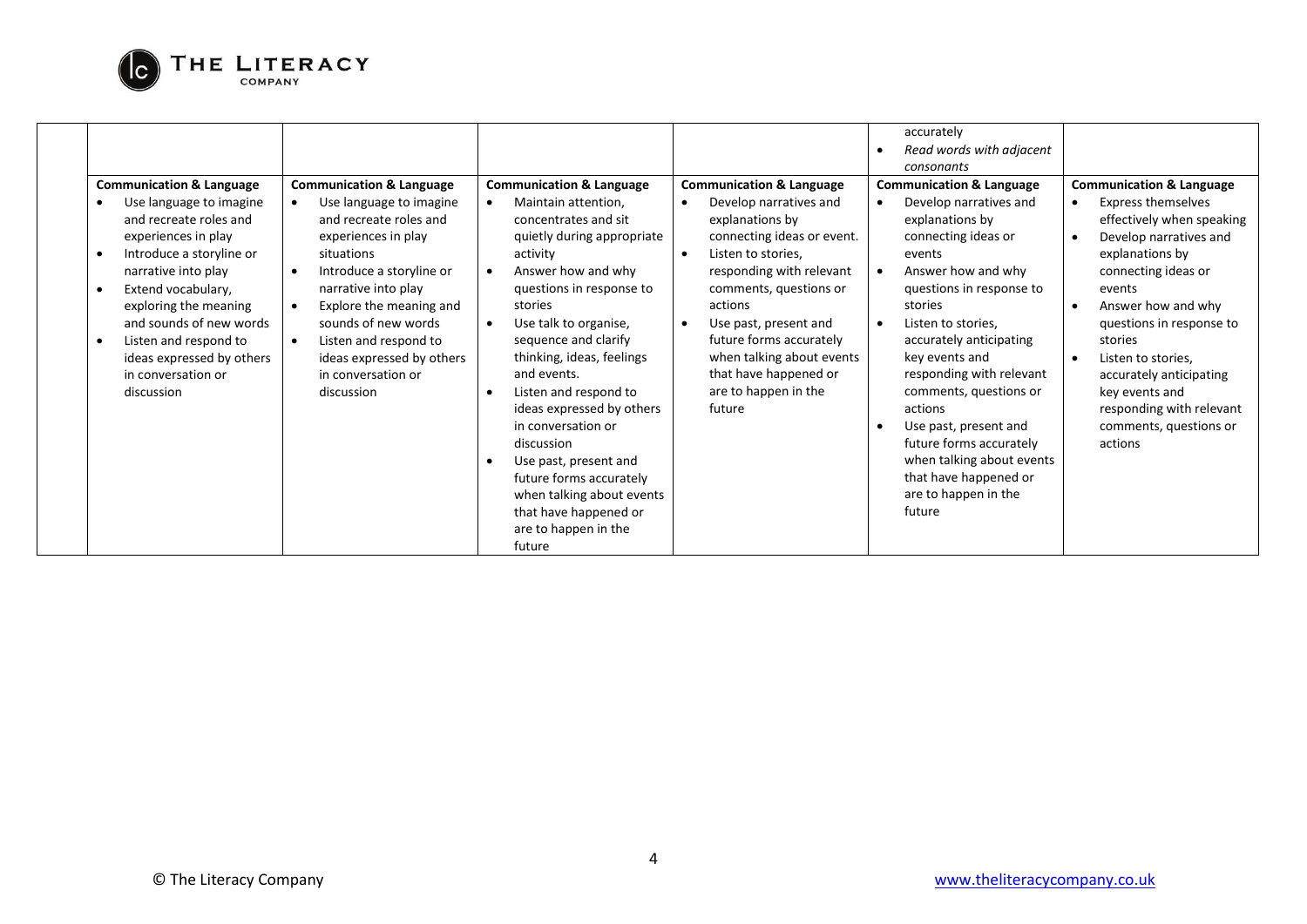

| 1 | Autumn 1                                                                                                                                                                                                                                | <b>Autumn 2</b>                                                                                                                                                                                                                                               | <b>Spring 1</b>                                                                                                                                               | <b>Spring 2</b>                                                                                                                                                                                                                        | Summer 1                                                                                                                                                                                                           | Summer 2                                                                                                                                                                                                     |
|---|-----------------------------------------------------------------------------------------------------------------------------------------------------------------------------------------------------------------------------------------|---------------------------------------------------------------------------------------------------------------------------------------------------------------------------------------------------------------------------------------------------------------|---------------------------------------------------------------------------------------------------------------------------------------------------------------|----------------------------------------------------------------------------------------------------------------------------------------------------------------------------------------------------------------------------------------|--------------------------------------------------------------------------------------------------------------------------------------------------------------------------------------------------------------------|--------------------------------------------------------------------------------------------------------------------------------------------------------------------------------------------------------------|
|   | <b>Lost and Found by Oliver</b><br><b>Jeffers</b><br>Salina Yoon's Penguin stories<br>Be brave little penguin by Giles Andreae<br>The Emperor's egg by Martin Jenkins<br>The penguin who wanted to find out by<br><b>Jill Tomlinson</b> | <b>Nibbles by Emma Yarlett</b><br>Goldilocks and the three bears by Emma<br><b>Chichester Clark</b><br>Little Red Riding Hood and Jack and the<br><b>Beanstalk texts</b><br>The Gruffalo by Julia Donaldson<br>Where the wild things are<br>by Maurice Sendak | The Lion Inside by Rachel<br><b>Bright</b><br>How to be a lion by Ed Vere<br>The tiger who came to tea by Judith Kerr<br>Mog the forgetful cat by Judith Kerr | The Curious Case of the<br><b>Missing Mammoth by Ellie</b><br><b>Hattie</b><br>Lost in the toy museum by David Lucas<br><b>Woolly Mammoth by Mick Manning</b><br>How to wash a woolly mammoth by<br>Michelle Robinson and Kate Hindley | <b>Toys in Space by Mini Grey</b><br>Space Dog by Mini Grey<br>It was a dark and stormy night by Janet<br>and Allan Ahlberg<br>One true bear by Ted Dewan                                                          | <b>Goldilocks and just the one</b><br>bear by Leigh Hodgkinson<br>Old bear stories by Jane Hissey<br>Dogger by Shirley Hughes<br>Scaredy bear by Steve Smallman                                              |
|   | <b>Outcome</b><br>Fiction: story based on the<br>structure of Lost and Found<br><b>Greater Depth</b><br>Change the setting of the story                                                                                                 | <b>Outcome</b><br>Recount: diary<br><b>Greater Depth</b><br>Add in further details about<br>other characters' feelings                                                                                                                                        | <b>Outcome</b><br>Fiction: story based on the<br>structure of The Lion Inside.<br><b>Greater Depth</b><br>Change both animals in the<br>story.                | Outcome<br>Fiction: story based on the<br>structure of The Curious Case of<br>the Missing Mammoth.<br><b>Greater Depth</b><br>Change the setting of the story.                                                                         | <b>Outcome</b><br>Fiction: story based on the<br>structure of Toys in Space.<br><b>Extension: Instructions</b><br><b>Greater Depth</b><br>Choose their own toy to write<br>about and change the space<br>creature. | <b>Outcome</b><br>Fiction: story based on the<br>structure of Goldilocks and just<br>the one bear.<br>Extension: Non-chronological<br>report<br><b>Greater Depth</b><br>Change the animal and the<br>setting |
|   | <b>Sentence</b><br>Combine words to make<br>sentences<br>Write sentences                                                                                                                                                                | <b>Sentence</b><br>Join words using and                                                                                                                                                                                                                       | <b>Sentence</b><br>Join words and clauses using<br>and<br>Sequence sentences to form<br>short narratives                                                      | <b>Sentence</b><br>Join words and clauses using<br>and<br>Sequence sentences to form<br>short narratives                                                                                                                               | <b>Sentence</b><br>Join words and clauses using<br>and                                                                                                                                                             | <b>Sentence</b><br>Join words and clauses using<br>and                                                                                                                                                       |
|   | Text<br>Compose a sentence orally<br>before writing it                                                                                                                                                                                  | <b>Text</b><br>Use plural noun suffixes -s and -<br>es<br>Sequence sentences to form<br>short narratives (link ideas or<br>events by pronoun)                                                                                                                 | <b>Text</b><br>Add suffixes to verbs where no<br>change is needed to the root                                                                                 | <b>Text</b><br>Add suffixes to verbs where no<br>change is needed to the root                                                                                                                                                          | <b>Text</b><br>Add suffixes to verbs where no<br>change is needed to the root<br>Change the meaning of verbs<br>and adjectives by adding prefix<br>un-                                                             | Text<br>Use simple description<br>Sequence narrative accurately                                                                                                                                              |
|   | <b>Punctuation</b><br>Leave spaces between words<br>Punctuate sentences using a<br>capital letter and a full stop<br>Use a capital letter for names<br>of people and the personal<br>pronoun 'l'                                        | Punctuation<br>Punctuate sentences using a<br>capital letter and a full top                                                                                                                                                                                   | <b>Punctuation</b><br>Punctuate sentences using a<br>capital letter and a full stop,<br>question mark or exclamation<br>mark                                  | Punctuation<br>Punctuate sentences using a<br>capital letter and a full stop,<br>question mark or exclamation<br>mark                                                                                                                  | <b>Punctuation</b><br>Punctuate sentences using a<br>capital letter and a full stop,<br>question mark or exclamation<br>mark                                                                                       | <b>Punctuation</b><br>Use a capital letter for places<br>and days of the week<br>Punctuate sentences using a<br>capital letter, full stop, question<br>mark or exclamation mark                              |
|   | Spell words containing each of the 40+ phonemes already taught<br>Spell common exception words                                                                                                                                          | Word Throughout each unit of Pathways to Write there will be opportunities to teach and apply word skills:                                                                                                                                                    |                                                                                                                                                               |                                                                                                                                                                                                                                        |                                                                                                                                                                                                                    |                                                                                                                                                                                                              |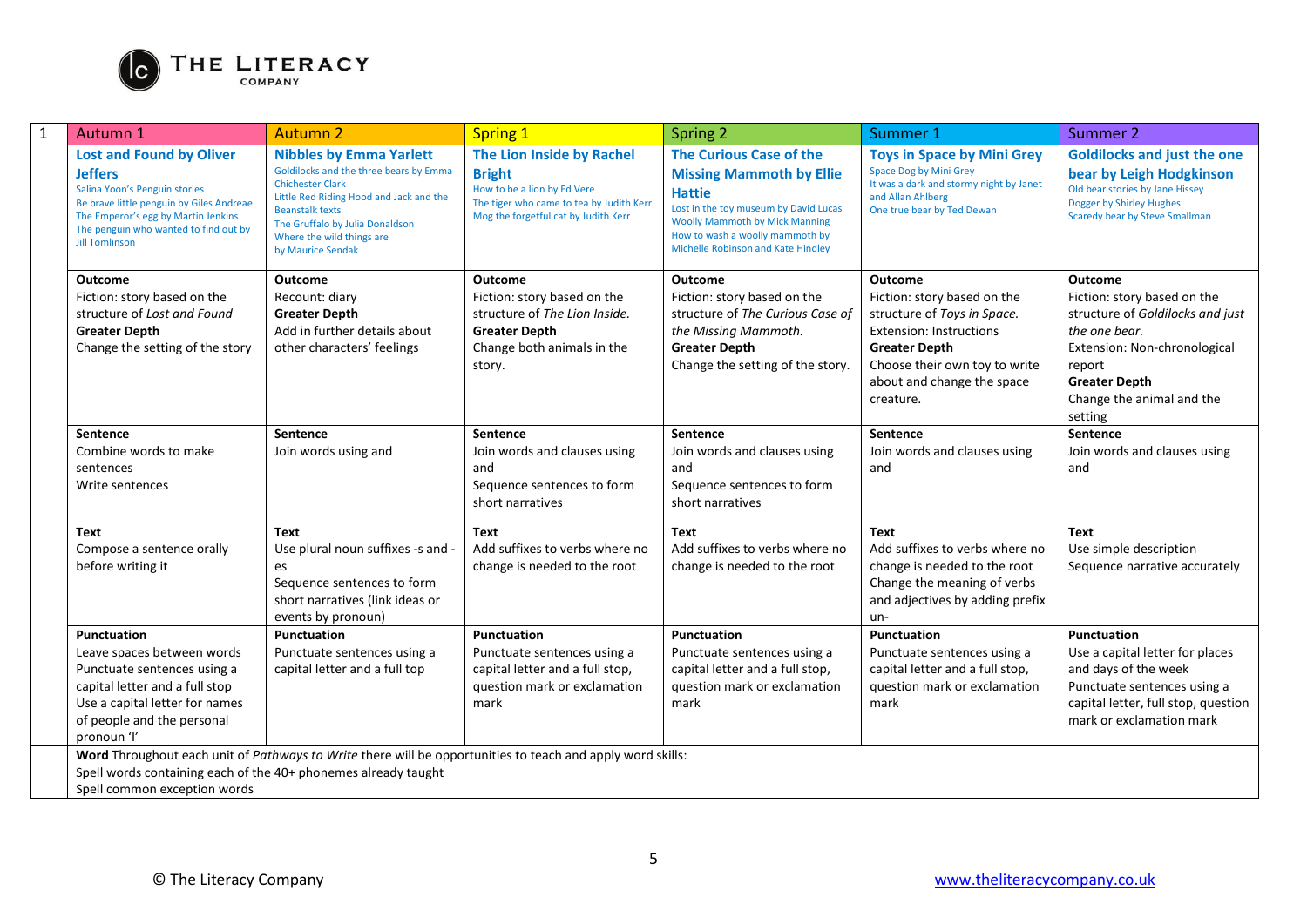

| $\overline{2}$ | Autumn 1                                                                                                                                                                                                                                                                                                    | <b>Autumn 2</b>                                                                                                                                                                                                                                    | <b>Spring 1</b>                                                                                                                                                                                                                                                                                                                                                                                               | Spring 2                                                                                                                                                                                                                                                                                                                                                                           | Summer 1                                                                                                                                                                                                                                                                                              | Summer 2                                                                                                                                                                                                                                                                                                                                                                                                                                                      |
|----------------|-------------------------------------------------------------------------------------------------------------------------------------------------------------------------------------------------------------------------------------------------------------------------------------------------------------|----------------------------------------------------------------------------------------------------------------------------------------------------------------------------------------------------------------------------------------------------|---------------------------------------------------------------------------------------------------------------------------------------------------------------------------------------------------------------------------------------------------------------------------------------------------------------------------------------------------------------------------------------------------------------|------------------------------------------------------------------------------------------------------------------------------------------------------------------------------------------------------------------------------------------------------------------------------------------------------------------------------------------------------------------------------------|-------------------------------------------------------------------------------------------------------------------------------------------------------------------------------------------------------------------------------------------------------------------------------------------------------|---------------------------------------------------------------------------------------------------------------------------------------------------------------------------------------------------------------------------------------------------------------------------------------------------------------------------------------------------------------------------------------------------------------------------------------------------------------|
|                | <b>Troll Swap by Leigh</b><br><b>Hodgkinson</b><br>Trolls go home by Alan<br><b>MacDonald</b>                                                                                                                                                                                                               | The Owl who was afraid<br>of the dark by Jill<br><b>Tomlinson</b> (picture book)<br>The Owl who was afraid of the<br>dark by Jill Tomlinson (chapter<br>book)                                                                                      | <b>Dragon Machine by Helen</b><br><b>Ward</b><br>The Dragonsitter series by Josh<br>Lacey                                                                                                                                                                                                                                                                                                                     | <b>Major Glad, Major Dizzy by</b><br><b>Jan Oke</b><br>Naughty Amelia Jane by Enid<br><b>Blyton</b>                                                                                                                                                                                                                                                                                | The Last Wolf by Mini<br><b>Grev</b><br><b>Fantastic Mr.Fox by Roald</b><br>Dahl                                                                                                                                                                                                                      | <b>Grandad's Secret Giant by</b><br><b>David Litchfield</b><br>The BFG by Roald Dahl                                                                                                                                                                                                                                                                                                                                                                          |
|                | <b>Outcome</b><br>Fiction: story with focus on<br>characters<br><b>Greater Depth</b><br>Story about two independently<br>invented contrasting characters<br>who swap places<br>Sentence<br>Use subordination (because)<br>and co-ordination (and)<br>Write expanded noun phrases<br>to describe and specify | Outcome<br>Non-chronological report:<br>report about owls<br><b>Greater Depth</b><br>Alter the layout to include<br>own subheadings and extra<br>features<br>Sentence<br>Use co-ordination (but, or)<br>Add -ly to turn adjectives into<br>adverbs | <b>Outcome</b><br>Fiction: story with adventure<br>focus<br><b>Extension: Instructions</b><br><b>Greater Depth</b><br>Story written in 1 <sup>st</sup> person<br>Sentence<br>Write sentences with different<br>forms: statement, question,<br>exclamation, command<br>Use subordination (apply<br>because, introduce when)<br>Use present and past tenses<br>correctly and consistently<br>(some progressive) | <b>Outcome</b><br>Recount: diary entry from point<br>of view of a toy<br><b>Greater Depth</b><br>Recount: diary entry from point<br>of view of one of the children<br>Sentence<br>Use present and past tenses<br>correctly and consistently<br>Use the progressive form of<br>verbs in the present and past<br>tense<br>Use subordination (apply<br>because, when; introduce that) | <b>Outcome</b><br>Letter: letter in role as the<br>character persuading to save<br>the trees<br><b>Greater Depth</b><br>Real life letter to specific<br>audience e.g. local MP<br>Sentence<br>Use subordination (if, that)<br>Add -er and -est to adjectives<br>Use homophones and near<br>homophones | Outcome<br>Fiction: story with moral focus<br><b>Greater Depth</b><br>Story from the point of view of<br>the giant<br>Sentence<br>Use present and past tenses<br>correctly and consistently<br>including the progressive form<br>Use subordination (using when,<br>if, that, or because) and co-<br>ordination (using or, and, or<br>but)<br>Write expanded noun phrases<br>to describe and specify<br>Add suffixes to spell longer<br>words e.g. -ment,- ful |
|                | Text<br>Plan or say out loud what is<br>going to be written about                                                                                                                                                                                                                                           | Text<br>Write for different purposes                                                                                                                                                                                                               | <b>Text</b><br>Read aloud with intonation                                                                                                                                                                                                                                                                                                                                                                     | Text<br>Write down ideas, key words,<br>new vocabulary                                                                                                                                                                                                                                                                                                                             | <b>Text</b><br>Write down ideas, key words,<br>new vocabulary                                                                                                                                                                                                                                         | Text<br>Make simple additions,<br>revisions and corrections                                                                                                                                                                                                                                                                                                                                                                                                   |
|                | Punctuation<br>Use punctuation correctly - full<br>stops, capital letters                                                                                                                                                                                                                                   | Punctuation<br>Use commas to separate<br>items in a list                                                                                                                                                                                           | Punctuation<br>Use punctuation correctly -<br>exclamation marks, question<br>marks                                                                                                                                                                                                                                                                                                                            | Punctuation<br>Use punctuation correctly -<br>apostrophes for the possessive<br>(singular)                                                                                                                                                                                                                                                                                         | Punctuation<br>Use punctuation correctly -<br>apostrophes for contracted<br>forms                                                                                                                                                                                                                     | Punctuation<br>Proof-read to check for errors<br>in spelling, grammar and<br>punctuation                                                                                                                                                                                                                                                                                                                                                                      |
|                | Word Throughout each unit of Pathways to Write there will be opportunities to apply word skills:<br>Spell common exception words.                                                                                                                                                                           |                                                                                                                                                                                                                                                    | Spell many words correctly by segmenting spoken words into phonemes and representing these by graphemes                                                                                                                                                                                                                                                                                                       |                                                                                                                                                                                                                                                                                                                                                                                    |                                                                                                                                                                                                                                                                                                       |                                                                                                                                                                                                                                                                                                                                                                                                                                                               |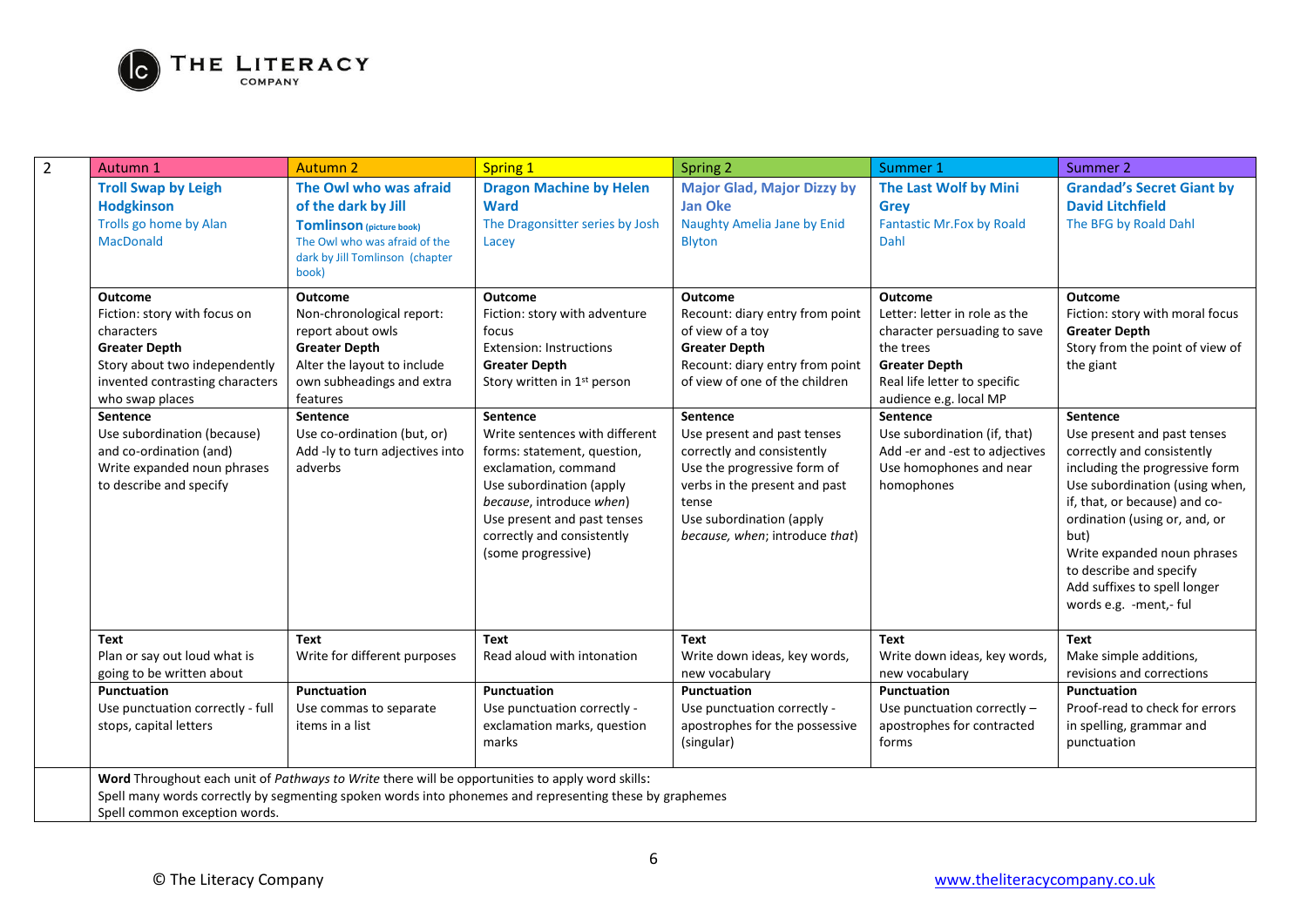

| $\overline{\mathbf{3}}$ | Autumn 1                                                                                                                                            | <b>Autumn 2</b>                                                                                                                               | <b>Spring 1</b>                                                                                                                                                              | Spring 2                                                                                                                                                                                          | Summer 1                                                                                                                                                                     | Summer 2                                                                                                                                                                                                                                           |
|-------------------------|-----------------------------------------------------------------------------------------------------------------------------------------------------|-----------------------------------------------------------------------------------------------------------------------------------------------|------------------------------------------------------------------------------------------------------------------------------------------------------------------------------|---------------------------------------------------------------------------------------------------------------------------------------------------------------------------------------------------|------------------------------------------------------------------------------------------------------------------------------------------------------------------------------|----------------------------------------------------------------------------------------------------------------------------------------------------------------------------------------------------------------------------------------------------|
|                         | <b>Seal Surfer by Michael</b><br><b>Foreman</b><br>Dancing Bear by Michael<br>Morpurgo                                                              | <b>Winter's Child by Angela</b><br><b>McAllister</b><br>Ice Palace by Robert Swindells                                                        | <b>Big Blue Whale by Nicola</b><br><b>Davies</b><br>This morning I met a whale by<br><b>Michael Morurgo</b>                                                                  | <b>Escape From Pompeii by</b><br><b>Christina Balit</b><br>Pompeii: A Roman Girl's Diary<br>by Sue Reid                                                                                           | <b>Stone Age Boy by Satoshi</b><br><b>Kitamura</b><br><b>Snowdragon by Vivien French</b><br>Firefall the school for dragons<br>by Sophie Quay-Clark                          | <b>Journey by Aaron Becker</b><br><b>Tilly Mint Tales by Berlie</b><br>Doherty                                                                                                                                                                     |
|                         | <b>Outcome</b><br>Recount: letter in role<br><b>Greater Depth</b><br>Write a letter from Grandad in<br>response to one of his<br>grandson's letters | <b>Outcome</b><br>Fiction: fantasy story based on<br>a fable<br><b>Greater Depth</b><br>Narrative from a different POV                        | <b>Outcome</b><br>Persuasion: leaflet persuading<br>for the protection of the blue<br>whale<br><b>Greater Depth</b><br>Include a fact file about<br>endangered sea creatures | <b>Outcome</b><br>Fiction: historical narrative<br>from character's point of view<br><b>Greater Depth</b><br>Write from the POV of the<br>captain                                                 | <b>Outcome</b><br>Non-chronological report:<br>write about a particular<br>species of dragon<br><b>Greater Depth</b><br>Non-chronological report<br>about an invented dragon | <b>Outcome</b><br>Fiction: adventure story based<br>on Journey using the language<br>of Berlie Doherty<br><b>Greater Depth</b><br>Include a new setting route to<br>lead from one place into<br>another                                            |
|                         | <b>Sentence</b><br>Use prepositions to express<br>time, place and cause.                                                                            | <b>Sentence</b><br>Use conjunctions to express,<br>time, place and cause<br>Use adverbs to express time                                       | Sentence<br>Build an increasing range of<br>sentence structures<br>Use adverbs to express time,<br>place and cause                                                           | Sentence<br>Use the present perfect form<br>of verbs in contrast to the past<br>tense                                                                                                             | Sentence<br>Form nouns with a range of<br>prefixes                                                                                                                           | Sentence<br>Use the present perfect form<br>of verbs in contrast to the past<br>tense<br>Use prepositions and adverbs<br>to express time, place and<br>cause (demonstrating some<br>awareness of purpose through<br>selection of relevant content) |
|                         | <b>Text</b><br>Group related ideas into<br>paragraphs                                                                                               | <b>Text</b><br>Create characters, settings and<br>plot in narrative<br>Propose changes to grammar<br>and vocabulary to improve<br>consistency | <b>Text</b><br>Assess the effectiveness of<br>own and others' writing (non-<br>fiction)                                                                                      | <b>Text</b><br>Asses the effectiveness of own<br>and others' writing (fiction)<br>Group related ideas into<br>paragraphs (write an opening<br>paragraph and further<br>paragraphs for each stage) | Text<br>Use paragraphs to organise<br>information<br>Use headings and subheadings                                                                                            | <b>Text</b><br>Group related ideas into<br>paragraphs (write an opening<br>paragraph and further<br>paragraphs for each stage)                                                                                                                     |
|                         | <b>Punctuation</b><br>Use inverted commas to<br>punctuate direct speech<br>(introduction)                                                           | Punctuation                                                                                                                                   | Punctuation<br>Proof-read for spelling and<br>punctuation errors prior to<br>publishing for a key audience                                                                   | Punctuation<br>Use inverted commas to<br>punctuate direct speech (and<br>to show relationship between<br>two characters)                                                                          | Punctuation<br>Full range of punctuation<br>taught at Y2                                                                                                                     | Punctuation<br>Use inverted commas to<br>punctuate direct speech                                                                                                                                                                                   |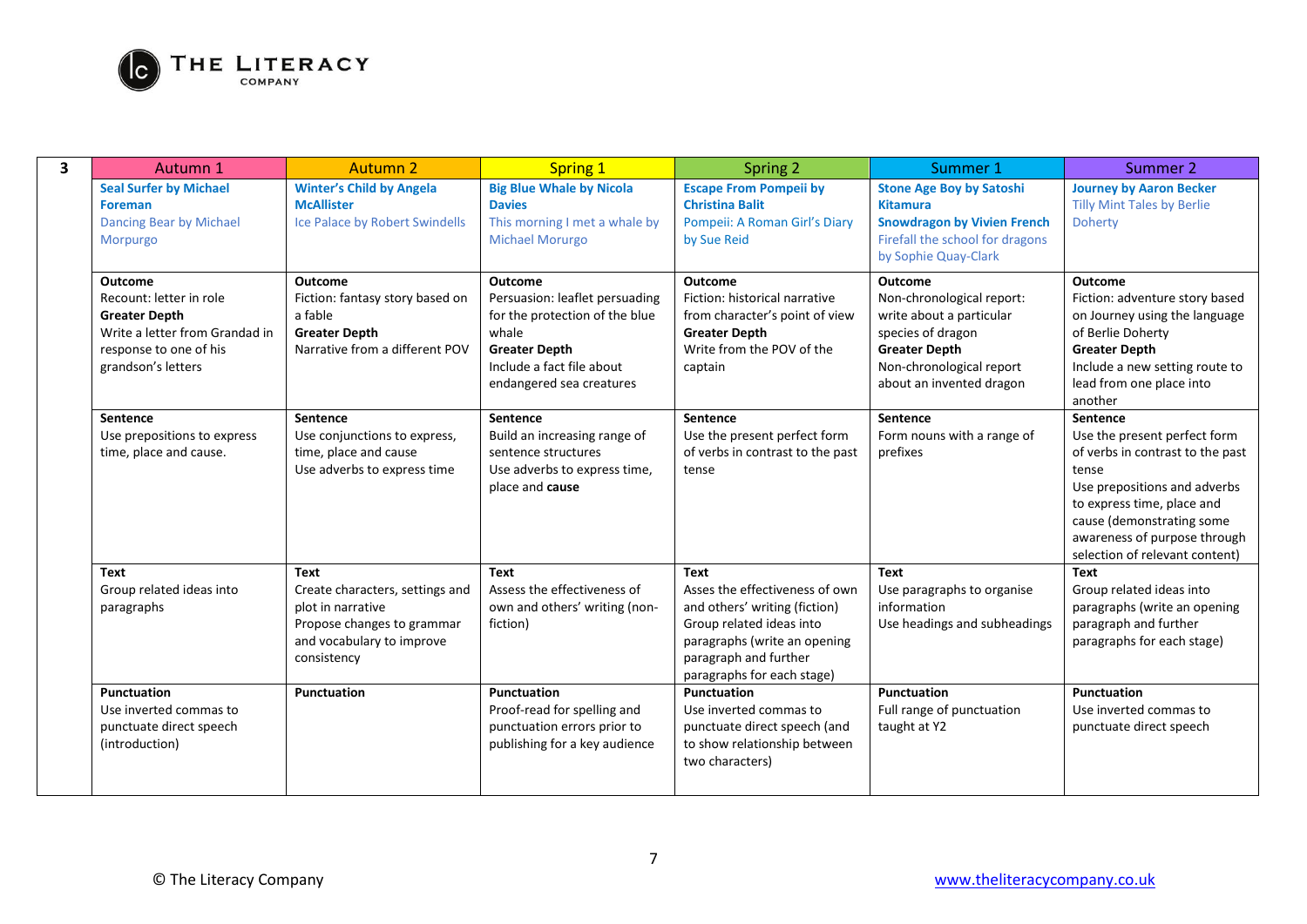

| Autumn 1                                                                                                                                           | <b>Autumn 2</b>                                                                                                                                              | <b>Spring 1</b>                                                                                                                                                                                                                                        | Spring 2                                                                                                                 | Summer 1                                                                                                                                                                                      | Summer 2                                                                                                                                                                                                                      |
|----------------------------------------------------------------------------------------------------------------------------------------------------|--------------------------------------------------------------------------------------------------------------------------------------------------------------|--------------------------------------------------------------------------------------------------------------------------------------------------------------------------------------------------------------------------------------------------------|--------------------------------------------------------------------------------------------------------------------------|-----------------------------------------------------------------------------------------------------------------------------------------------------------------------------------------------|-------------------------------------------------------------------------------------------------------------------------------------------------------------------------------------------------------------------------------|
| <b>Gorilla by Anthony Browne</b><br>The One and Only Ivan by<br><b>Katherine Applegate</b>                                                         | Leon and the place between<br>by Graham Baker-Smith<br>The Nowhere Emporium by<br><b>Ross Mackenzie</b>                                                      | <b>Zeraffa Giraffa</b><br>by Dianne Hofmeyr<br>White giraffe by Lauren St John                                                                                                                                                                         | <b>When the Giant stirred by</b><br><b>Celia Godkin</b><br>Journey to the Centre of the<br>Earth Usborne Young Reader    | <b>Where the Forest Meets the</b><br>Sea by Jeannie Baker &<br><b>Rainforests in 30 Seconds by</b><br><b>Jen Green</b><br>Journey to the River Sea by Eva<br>Ibbotson                         | <b>Blue John by Berlie Doherty</b><br>Clockwork by Phillip Pullman<br>or alternative Berlie Doherty<br>novel                                                                                                                  |
| <b>Outcome</b><br>Fiction: fantasy story<br><b>Greater Depth</b><br>Re-tell the story from dad's<br>viewpoint or include speech                    | <b>Outcome</b><br>Recount /diary<br><b>Greater Depth</b><br>Recount /diary from a<br>different POV                                                           | <b>Outcome</b><br>Persuasion: tourism leaflet for<br>Paris/Egypt<br><b>Greater Depth</b><br>Include a section of a                                                                                                                                     | Outcome<br>Fiction: adventure story from<br>POV of the boy<br><b>Greater Depth</b><br>Write from the POV of the God      | <b>Outcome</b><br>Non-chronological report<br><b>Greater Depth</b><br>Write information text to go<br>into a museum as written by a                                                           | <b>Outcome</b><br>Letters<br>Explanation - about cave<br>formation for 2/3 days<br><b>Greater Depth</b>                                                                                                                       |
|                                                                                                                                                    |                                                                                                                                                              | researched Paris landmark                                                                                                                                                                                                                              |                                                                                                                          | native of the rainforest                                                                                                                                                                      | Use explanation with an<br>element of persuasion                                                                                                                                                                              |
| <b>Sentence</b><br>Expand noun phrases by the<br>addition of modifying<br>adjectives, nouns and<br>prepositional phrases<br>Use fronted adverbials | Sentence<br>Extend the range of sentences<br>with more than one clause by<br>using a wider range of<br>conjunctions including when,<br>if, because, although | <b>Sentence</b><br>Build an increasing range of<br>sentence structures<br>Use present and past tenses<br>correctly and consistently<br>including the progressive form<br>(Y2) and the present perfect<br>form (Y3)                                     | <b>Sentence</b><br>Expand noun phrases by the<br>addition of modifying<br>adjectives, nouns and<br>prepositional phrases | <b>Sentence</b><br>Build a varied and rich<br>vocabulary<br>Propose changes to grammar<br>and vocabulary to improve<br>consistency, including the<br>accurate use of pronouns in<br>sentences | <b>Sentence</b><br>Enhance the effectiveness of<br>writing through: Building a<br>varied and rich vocabulary<br>and an increasing range of<br>sentence structures<br>Variety of verb forms used<br>correctly and consistently |
| Text<br>Organise paragraphs around a<br>theme (use paragraphs to<br>organise and sequence more<br>extended narrative structures)                   | Text<br>Organise paragraphs around a<br>theme (using fronted<br>adverbials to introduce or<br>connect paragraphs)<br>Build a rich and varied<br>vocabulary   | Text<br>In non-narrative material, use<br>simple organisational devices<br>including headings and sub<br>headings to aid presentation                                                                                                                  | <b>Text</b><br>Choose nouns or pronouns<br>appropriately for clarity and<br>cohesion and to avoid<br>repetition          | Text<br>Use paragraphs to organise<br>information and ideas around<br>a theme                                                                                                                 | <b>Text</b><br>In narratives, create settings,<br>characters and plot                                                                                                                                                         |
| Punctuation<br>Use commas after fronted<br>adverbials                                                                                              | Punctuation<br>Use inverted commas and<br>other punctuation to<br>punctuate direct speech                                                                    | Punctuation<br>Use Y2 punctuation correctly -<br>capital letters for names and<br>places, exclamation marks,<br>question marks-<br>(this is to ensure consolidation<br>of basic skills whilst pupils<br>continue to master autumn<br>term punctuation) | Punctuation<br>Use and punctuate direct<br>speech<br>Use commas after fronted<br>adverbials                              | Punctuation<br>Indicate possession by using<br>the possessive apostrophe<br>with plural nouns. Revise Y2<br>singular                                                                          | Punctuation<br>The grammatical difference<br>between plural and possessive<br>$\mathsf{S}$<br>Correct use of all punctuation<br>taught so far                                                                                 |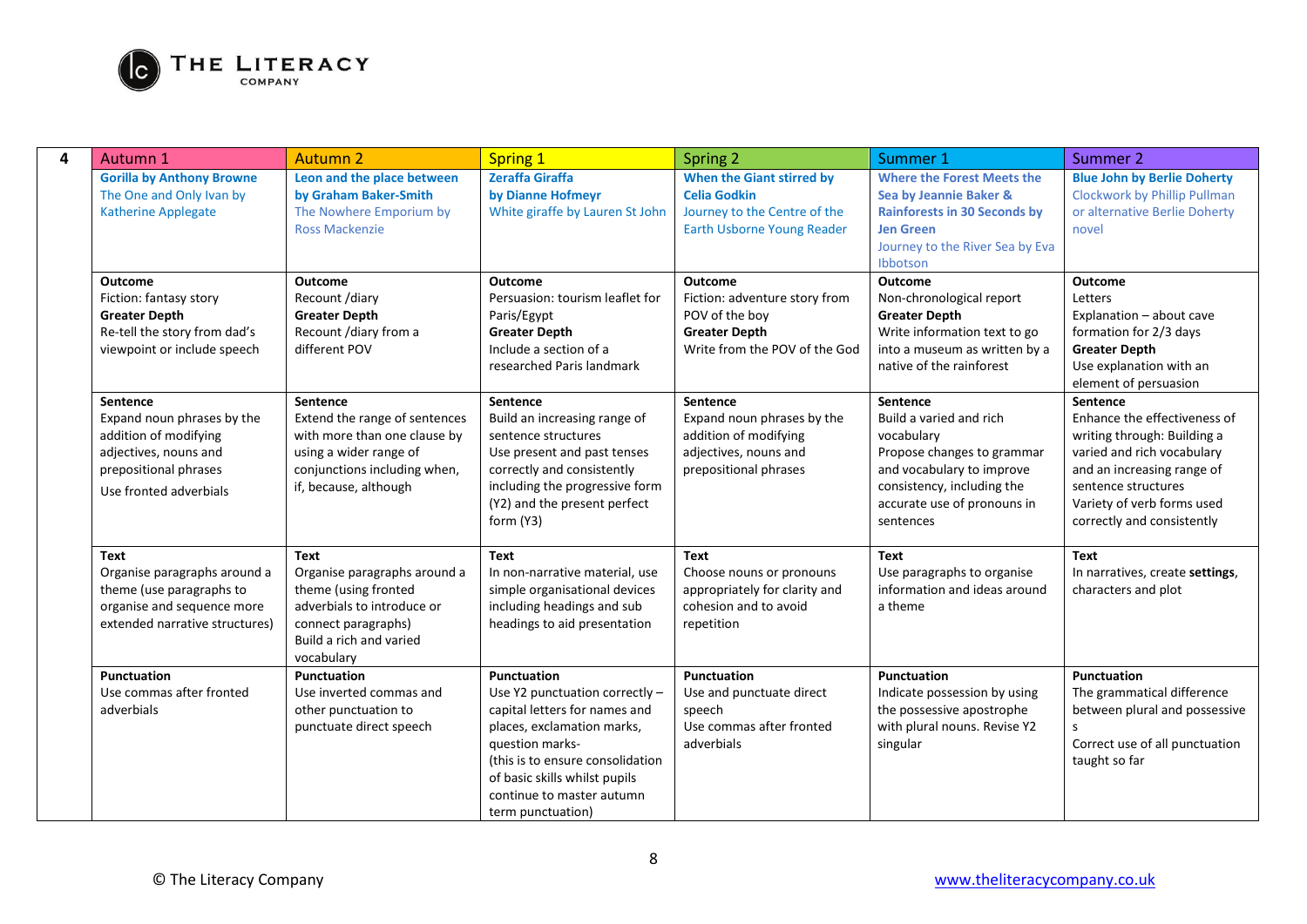

| 5 | Autumn 1                                                                                                                         | <b>Autumn 2</b>                                                                                                                       | <b>Spring 1</b>                                                                                                                                                         | Spring 2                                                                                                                                                    | Summer 1                                                                                                                                                       | Summer 2                                                                                                                                                |
|---|----------------------------------------------------------------------------------------------------------------------------------|---------------------------------------------------------------------------------------------------------------------------------------|-------------------------------------------------------------------------------------------------------------------------------------------------------------------------|-------------------------------------------------------------------------------------------------------------------------------------------------------------|----------------------------------------------------------------------------------------------------------------------------------------------------------------|---------------------------------------------------------------------------------------------------------------------------------------------------------|
|   | <b>Queen of the falls by</b><br><b>Chris Van Allsburg</b><br><b>Goodnight Stories for Rebel</b><br><b>Girls by Elena Favilli</b> | <b>The Lost Happy Endings</b><br>by Carol Ann Duffy<br><b>Hansel and Gretel by Neil</b><br>Gaiman                                     | <b>The Hunter by Paul</b><br>Geraghty<br>The child's elephant by Rachel<br>Campbell-Johnston                                                                            | <b>The Darkest Dark</b><br><b>Cosmic by Frank Cottrell Boyce</b><br>or The boy who climbed into<br>the moon by David Almond                                 | <b>The Paperbag Prince by</b><br><b>Colin Thompson</b><br>The Last Wild by Piers Torday                                                                        | <b>Heroes and villains</b><br>(range of Greeks,<br><b>Vikings, Anglo-Saxons,</b><br><b>Romans</b> )<br>The Adventures of Odysseus<br>by Hugh Lupton     |
|   | <b>Outcome</b><br>Recount: series of diaries<br><b>Greater Depth</b><br>Series of diaries with<br>viewpoint of other characters  | <b>Outcome</b><br>Fiction: traditional tale<br><b>Greater Depth</b><br>Traditional tale from another<br>character's POV               | Outcome<br>Fiction: journey story<br><b>Greater Depth</b><br>Write a leaflet/ letter to a film<br>director explaining why 'The<br>Hunter' should be made into a<br>film | <b>Outcome</b><br>Recount: biography<br><b>Greater Depth</b><br>A first-person recount with an<br>experience from the person's<br>life within the biography | <b>Outcome</b><br>Persuasion/information:<br>Hybrid leaflet<br><b>Greater Depth</b><br>Write an oral presentation for<br>a TV or online broadcast as<br>expert | <b>Outcome</b><br>Fiction: myth<br>Create heroes, villains and<br>monsters<br><b>Greater Depth</b><br>Vary the viewpoint from<br>which the myth is told |
|   | Sentence<br>Use fronted adverbials                                                                                               | Sentence<br>Use expanded noun phrases<br>to convey complicated<br>information concisely                                               | Sentence<br>Relative clauses to add detail<br>and description<br>Use adverbs to indicate<br>degrees of possibility                                                      | Sentence<br>Extend the range of sentences<br>with more than one clause by<br>using a wider range of<br>conjunctions (Y4)                                    | Sentence<br>Use modal verbs to indicate<br>degrees of possibility<br>Select appropriate grammar<br>and vocabulary                                              | Sentence<br>Use expanded noun phrases<br>to convey complicated<br>information concisely<br>Relative clauses to add detail<br>and description            |
|   | <b>Text</b><br>Plan writing by identifying<br>audience and purpose<br>Organise paragraphs around a<br>theme                      | <b>Text</b><br>Describe settings, characters<br>and atmosphere<br>Integrate dialogue to convey<br>character and advance the<br>action | <b>Text</b><br>Link ideas across paragraphs<br>using adverbials                                                                                                         | <b>Text</b><br>Link ideas across paragraphs<br>using adverbials                                                                                             | <b>Text</b><br>Use devices to build cohesion<br>within a paragraph<br>Choose the appropriate<br>register                                                       | <b>Text</b><br>Use a wide range of devices to<br>build cohesion                                                                                         |
|   | Punctuation<br>Commas after fronted<br>adverbials (Y4)<br>Commas to clarify meaning<br>and avoid ambiguity                       | Punctuation<br>Use of inverted commas and<br>other punctuation to<br>punctuate direct speech (Y4)                                     | Punctuation                                                                                                                                                             | Punctuation<br>Use brackets, dashes or<br>commas to indicate<br>parenthesis                                                                                 | Punctuation<br>Use brackets, dashes or<br>commas to indicate<br>parenthesis                                                                                    | Punctuation<br>Commas to clarify meaning<br>and avoid ambiguity                                                                                         |